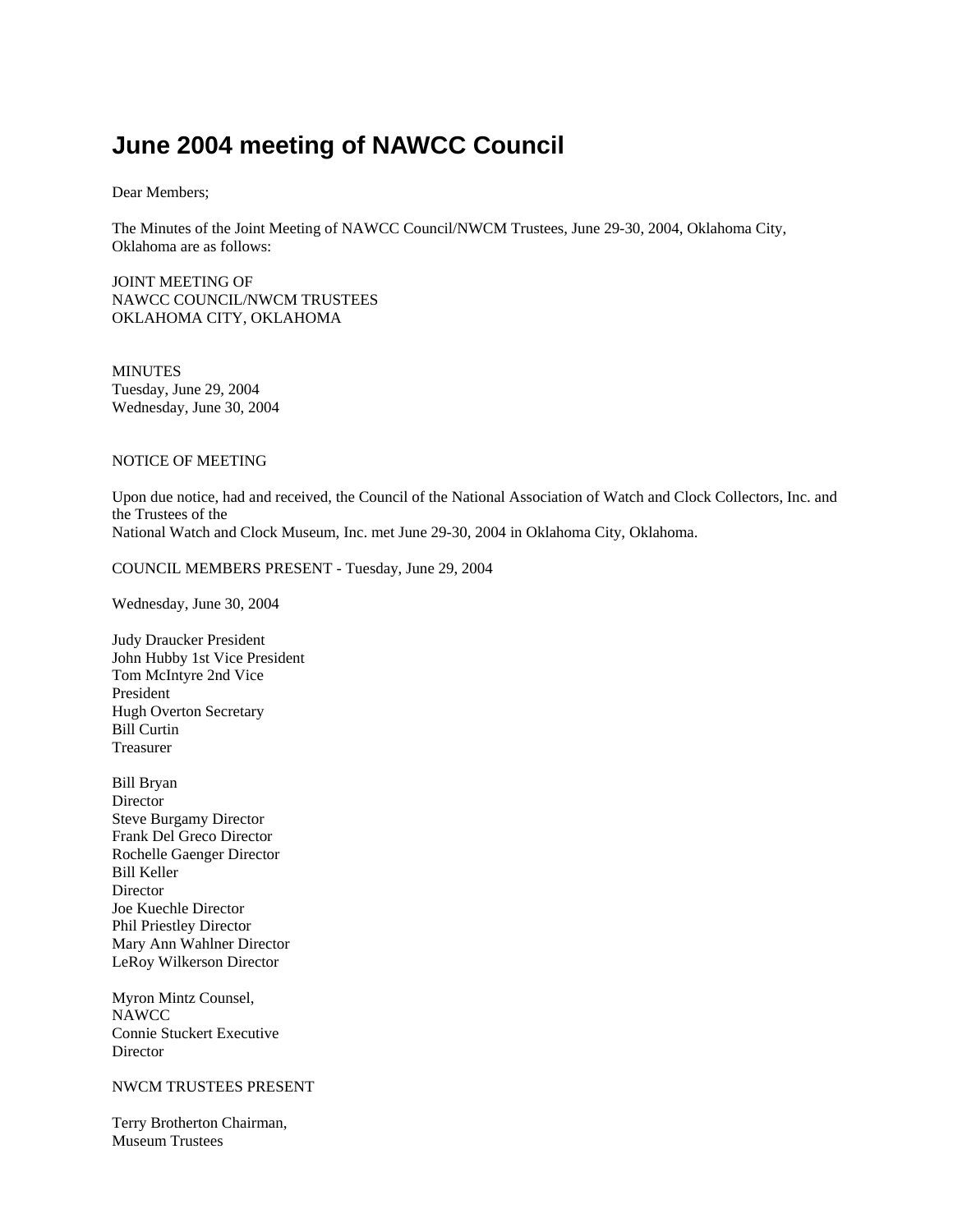Jim Coulson Trustee Bruce Gilmore Trustee Gerhard Hutter Trustee Fred Tischler Trustee

### NWCM TRUSTEES ABSENT

Laura Barmore Trustee Robert Cheney Trustee

# OTHERS PRESENT FOR ALL OR PART OF THE MEETING

Tuesday, June 29, 2004

Roger Gendron Library Committee Fortunat F. Mueller-Maerki Chairman, Library Committee Pam Tischler Education Committee Mike Dempsey Chairman, Education Committee Bob Linkenhoker Member Doug Cowan Past President Jean Cowan Member Ruth Overton Member Fran Keller Member Paul Metsker Craft Committee Ursula Metsker Bylaws and Procedures Committee

Wednesday, June 30, 2004

Nick Bonura Chairman, Convention Committee Roger Gendron Library Committee Fortunat F. Mueller-Maerki Chairman, Library Committee Bob Linkenhoker Member Pam Tischler Education Committee Alvina Marsolek Member Mike Dempsey Chairman, Education Committee

#### CALL TO ORDER - TUESDAY, JUNE 29, 2004

With a quorum established, President Judy Draucker called the joint meeting of the National Association of Watch and Clock Collectors, Inc. (NAWCC) Council and the National Watch and Clock Museum, Inc. (NWCM) Trustees to order at 8:30 am. The meeting was held at the Cox Convention Center, Oklahoma City, Oklahoma.

For the record, President Draucker announced the absence of Trustees Laura Barmore and Robert Cheney.

COUNCIL MOTION: John Hubby; Seconded by Tom McIntyre: To suspend the rules at this meeting with respect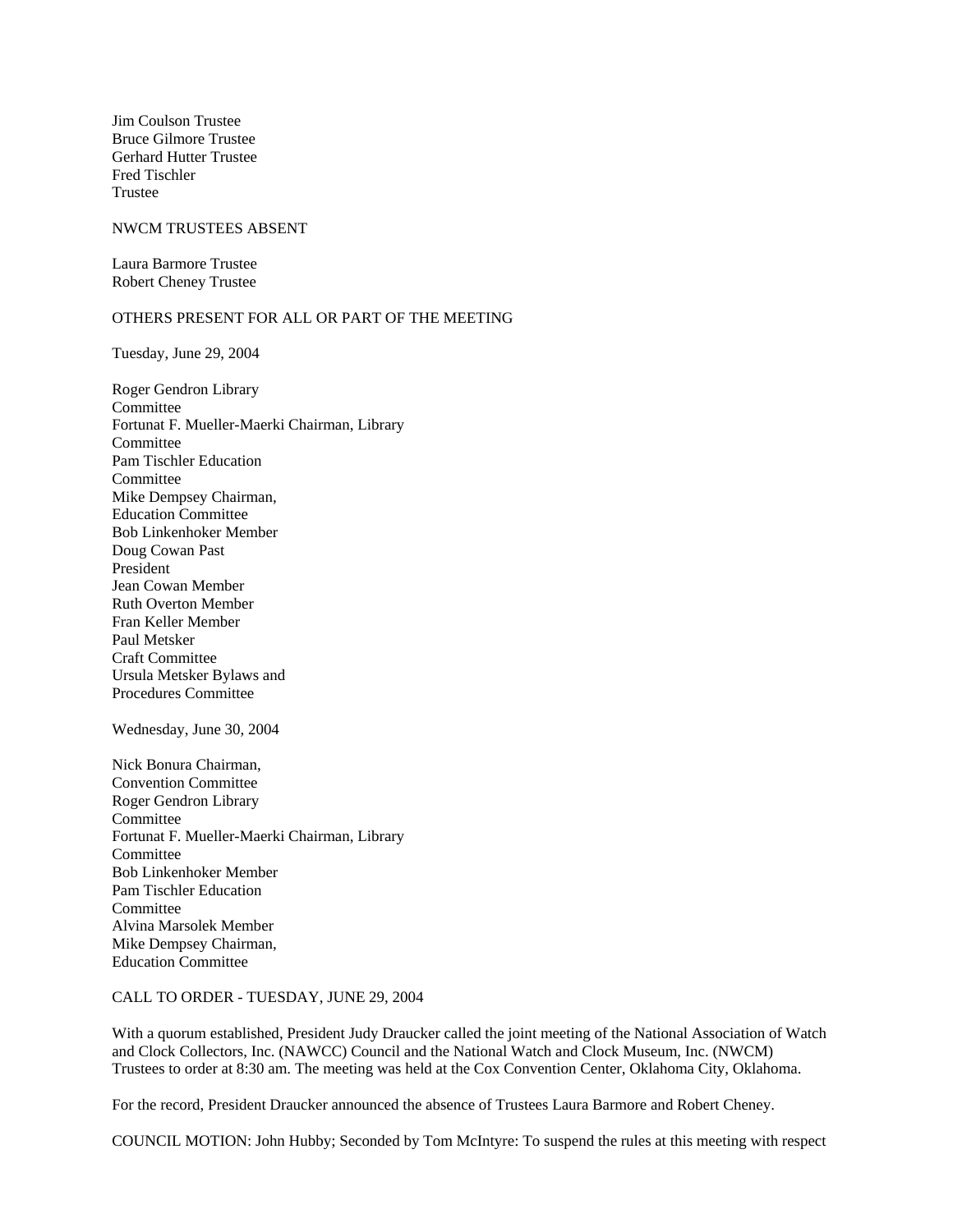to untimely agenda items in order to allow for discussion and action.

COUNCIL MOTION: Frank Del Greco; Seconded by Mary Ann Wahlner: To lay the previous motion on the table. Motion passed. Voting yea: Burgamy, Curtin, Del Greco, Gaenger, Keller, Kuechle, Priestley, Wahlner, Wilkerson. Voting nay: Bryan, Hubby, McIntyre, Overton.

## FINANCIAL REPORT: CURTIN

Treasurer Bill Curtin gave an update on the financial status of the Association.

## EXECUTIVE DIRECTOR'S REPORT: STUCKERT

Executive Director Connie Stuckert gave an update on Headquarters activities.

## ADHOC WEB AND TECHNOLOGY REPORT: McINTYRE

Chairman Tom McIntyre briefly reported on the Adhoc Web and Technology Committee.

An Executive Session was requested to discuss the 2003 National Convention report. Hearing no objection, President Draucker declared an Executive Session.

President Draucker reported that no action was taken in Executive Session.

## 2003 NAWCC NATIONAL CONVENTION/CHARLOTTE: HUBBY

John Hubby presented the final financial report on the 2003 NAWCC National Convention held July 2-6, 2003 in Charlotte, North Carolina.

#### 2003 NAWCC WARD FRANCILLON TIME SYMPOSIUM/ST. LOUIS:

#### HUBBY

John Hubby presented the final attendance and financial report on the 2003 NAWCC Ward Francillon Time Symposium that was held in St. Louis, Missouri on October 23-25, 2003.

An Executive Session was requested to discuss the Field Suitcase Workshop Program. Hearing no objection, President Draucker declared an Executive Session.

President Draucker reported that no action was taken in Executive Session.

President Draucker announced that additional committee reports would be distributed upon receipt and that all Officers' and committee reports would be published in the State of the Association in the October issue of the Bulletin.

COUNCIL MOTION: Frank Del Greco; Seconded by Mary Ann Wahlner: That Council suspend the rules to allow a vote on a motion not on the agenda.

Motion passed. Voting yea: Bryan, Burgamy, Curtin, Del Greco, Gaenger,Hubby, Keller, Kuechle, McIntyre, Overton, Priestley, Wahlner,

Wilkerson. Voting nay: None.

COUNCIL MOTION: Frank Del Greco; Seconded by Mary Ann Wahlner: That the Museum Education Program be extended for a period of three (3)

years, with an analysis being done after three (3) years to determine the program's value and future. Motion passed. Voting yea: Bryan,

Burgamy, Del Greco, Gaenger, Hubby, Keller, McIntyre, Overton, Priestley, Wahlner. Voting nay: Curtin, Kuechle, Wilkerson.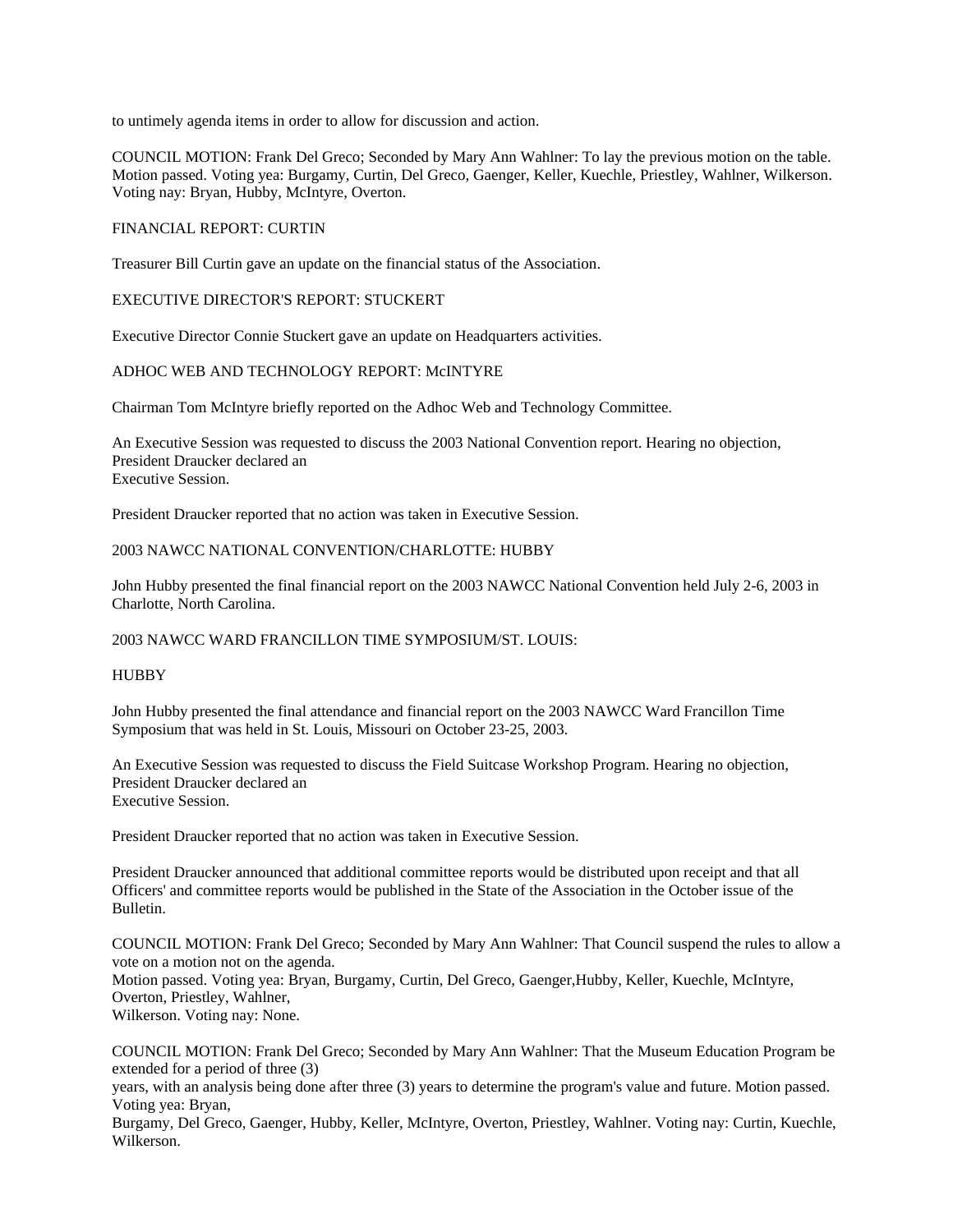TRUSTEES MOTION: Jim Coulson; Seconded by Bruce Gilmore: That the Museum Education Program be extended for a period of three (3) years, with an analysis being done after three (3) years to determine the program's value and future. Motion passed. Voting yea: Coulson,

Gilmore, Hutter, Tischler. Voting nay: None. Absent: Barmore, Cheney.

COUNCIL MOTION: Bill Keller; Seconded by Phil Priestley: That Council approve the addition of the following language to the Standing Rules of the NAWCC, Inc., a Pennsylvania Non-Profit Corporation, to be ratified by the Interim Board at a subsequent meeting.

Section 6. Endowment and Board Restricted Funds

g. Publication Fund The Board herewith establishes the Publication Fund for the purpose of underwriting the production cost of Bulletin Supplements and such other Special Publications recommended by the Publications Committee.

The objective of this fund shall be to provide financial support for the production of special publications, in support of the educational

purposes of the NAWCC. The Publications Committee together with the Editor shall be responsible to develop plans, budgets, and specific recommendations for publications for which the funds will be expended,said recommendations to be incorporated in the annual Publications operating budget.

The Publication Fund shall consist of two components, Donations and Other Income: the latter consisting of interest earned, proceeds from sales of supported publications, and other related income. The Publications Committee, working with the Executive Director and Staff,

shall be authorized to solicit donations for the Publication Fund.

Moneys in the Publication Fund shall be managed in accordance with NAWCC investment policies. Expenditures from the fund will be used only for

the purpose of offsetting the production costs of the special publications defined herein. Expenditures for authorized publications

will first be taken from donations and then from accumulated other income as needed.

An annual review of the need for funds from the Publication Fund will be performed at the time of operating budget preparation, and the

Publications Committee working with the Editor shall be responsible to recommend a maximum value to be retained in the fund for approval by the Board (the Board Approve Maximum Value). No Board action is required if no change in this amount is proposed.

All Publication Fund income other than donations (interest, sales proceeds, or related income as defined above) shall be retained in the Publication Fund whenever the combined value of donations and other income is less than the Board Specified Maximum Value. However, if at any time the combined value of donations and other income exceeds the

Board Specified Maximum Value any excess (other than donations) is to be transferred no less than monthly to the NAWCC unrestricted general

operations cash account. Donations must always be treated as restricted funds and may not be used for any purpose other than stipulated by this fund even if total unused donations exceed the Board Specified Maximum Value of the fund.

TRUSTEES MOTION: Fred Tischler; Seconded by Bruce Gilmore: That Trustees approve the addition of the following language to the Standing Rules of the NAWCC, Inc., a Pennsylvania Non-Profit Corporation, to be ratified by the Interim Board at a subsequent meeting.

Language to be added to the Standing Rules of the NAWCC is same as listed in the proceeding Council motion.

TRUSTEES MOTION: Jim Coulson; Seconded by Gerhard Hutter: To table the previous motion. Motion passed. Voting yea: Coulson, Gilmore,

Hutter, Tischler. Voting nay: None. Absent: Barmore, Cheney.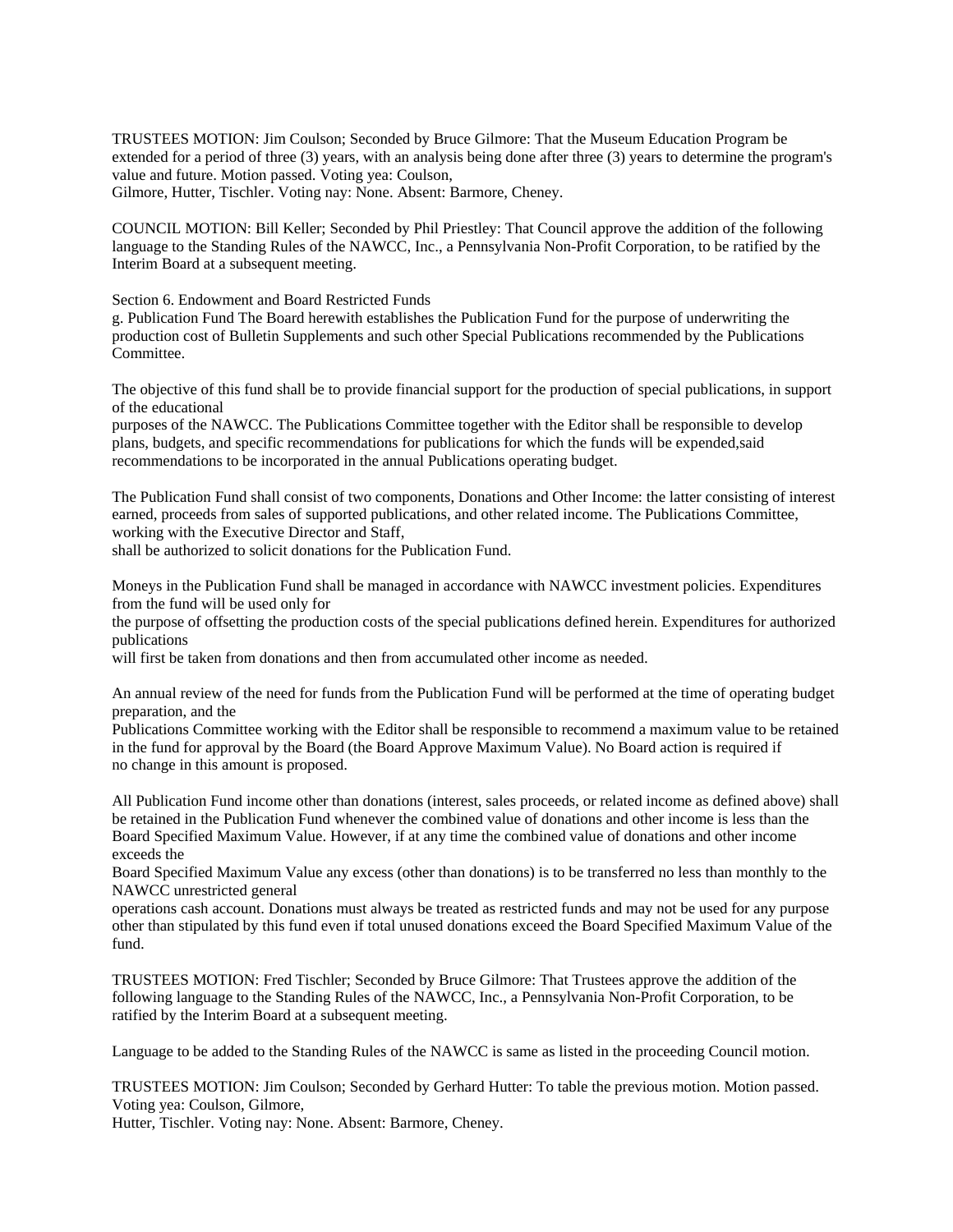COUNCIL MOTION: John Hubby; Seconded by Hugh Overton: To table the previous motion. Motion passed. Voting yea: Burgamy, Curtin, Del

Greco, Gaenger, Hubby, Keller, Kuechle, McIntyre, Overton, Priestley, Wahlner, Wilkerson. Voting nay: Bryan.

An Executive Session was requested to discuss the Ethics and Code of Conduct Task Force. Hearing no objection, President Draucker declared an Executive Session.

President Draucker reported that no action was taken in Executive Session.

COUNCIL MOTION: John Hubby; Seconded by Mary Ann Wahlner: That Council adopt the following directive for the Ethics and Code of Conduct

Task Force, to be ratified by the Interim Board following the Effective Date of Merger:

The NAWCC Board of Directors herewith direct the Ethics and Code of Conduct Task Force to develop and prepare separate policy proposals,

subject to Board approval, covering Ethic and Code of Conduct requirements for Board Members, Staff, and NAWCC Members. Such policy

proposals shall be based on applicable legal and non-profit standards and consistent with NAWCC Bylaws and Standing Rules. In order of

priority, the Board policy is required first to be available prior to the 2005 election thus should be presented for final approval at the

December 2004 Board meeting. Staff and Member policies shall follow on a timely basis, with the proposed Member policy being presented to the membership for a minimum of 90 days review and comment prior to its presentation to the Board for final approval, which should occur before the end of calendar year 2005. Motion passed. Voting yea: Bryan, Burgamy, Curtin, Del Greco, Gaenger, Hubby, Keller, Kuechle, McIntyre, Overton, Priestley, Wahlner, Wilkerson. Voting nay: None.

TRUSTEES MOTION: Jim Coulson; Seconded by Bruce Gilmore: That Trustees adopt the following directive for the Ethics and Code of Conduct Task Force, to be ratified by the Interim Board following the Effective Date of Merger: The NAWCC Board of Directors herewith direct the Ethics and Code of Conduct Task Force to develop and prepare separate policy proposals, subject to Board approval, covering Ethics and Code of Conduct requirements for Board Members, Staff, and NAWCC Members. Such policy proposals shall be based on applicable legal and non-profit

standards and consistent with NAWCC Bylaws and Standing Rules. In order of priority, the Board policy is required first to be available prior to the 2005 election thus should be presented for final approval at the December 2004 Board meeting. Staff and Member policies shall follow on a timely basis, with the proposed Member policy being presented to the

membership for a minimum of 90 days review and comment prior to its presentation to the Board for final approval, which should occur before

the end of calendar year 2005. Motion passed. Voting yea: Coulson, Gilmore, Hutter, Tischler. Voting nay: None. Absent: Barmore,

Cheney.

COUNCIL MOTION: John Hubby; Seconded by Bill Curtin: That the vacant Board member positions on the Nominating and Elections Committee be

filled by appointment of Bruce Gilmore for the term ending June 2005 and appointment of Steve Burgamy for the term ending June 2007; said

appointments to be ratified by the Interim Board following the Effective Date of Merger. Motion passed. Voting yea: Bryan, Curtin, Del Greco,Gaenger, Hubby, Keller, Kuechle, McIntyre, Overton, Priestley, Wahlner, Wilkerson. Voting nay: None. Recused: Burgamy.

TRUSTEES MOTION: Fred Tischler; Seconded by Gerhard Hutter: That the vacant Board member positions on the Nominating and Elections Committee be filled by appointment of Bruce Gilmore for the term ending June 2005 and appointment of Steve Burgamy for the term ending June 2007; said appointments to be ratified by the Interim Board following the Effective Date of the Merger. Motion passed. Voting yea: Brotherton, Coulson,Hutter, Tischler. Voting nay: None. Recused: Gilmore. Absent: Barmore, Cheney.

COUNCIL MOTION: John Hubby; Seconded by Mary Ann Wahlner: That Article III, Section 3 of the Standing Rules be amended to include conditions for appointment of Legal Counsel and their term of service, as follows: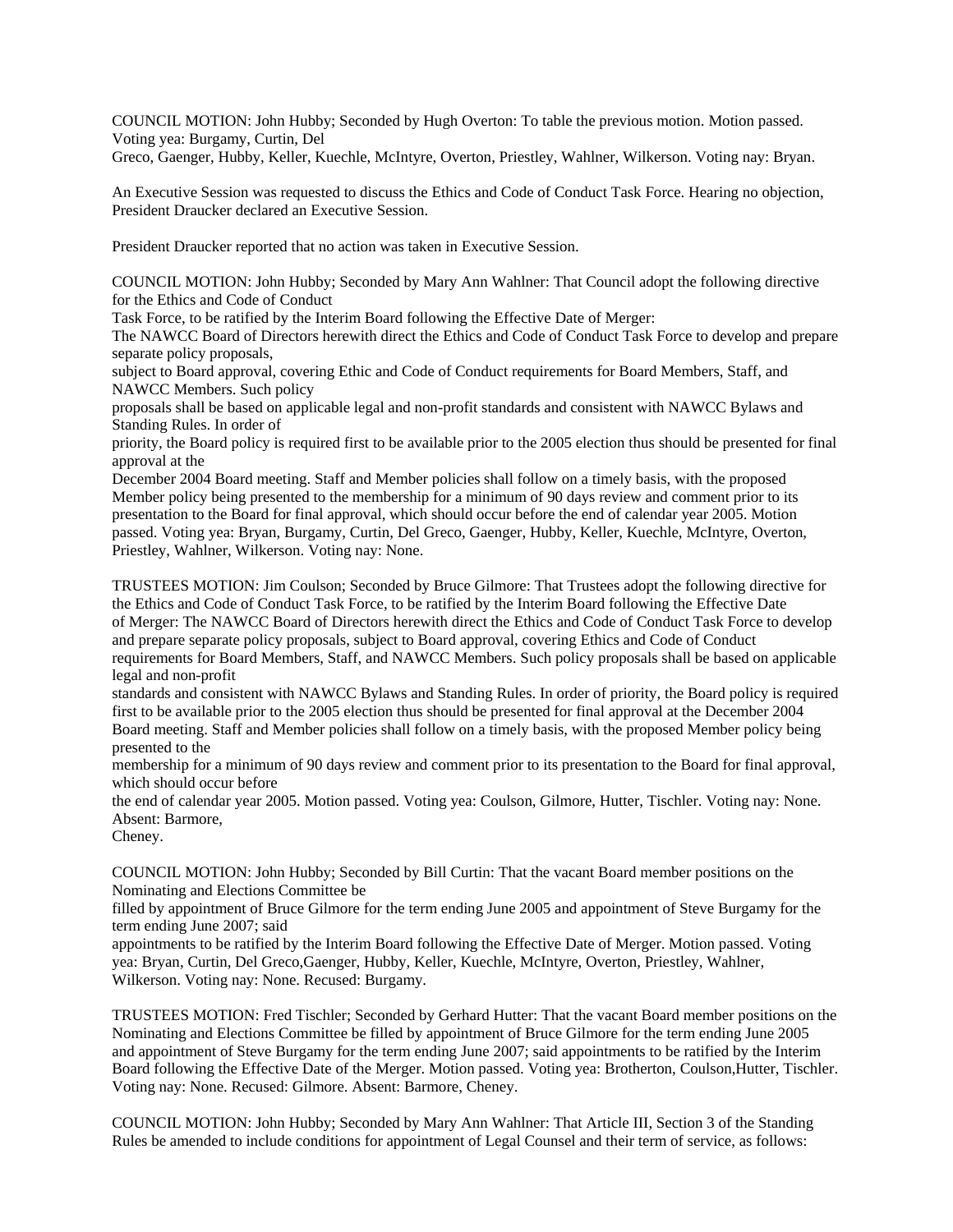Section 3. Appointment of Legal Counsel

The Board shall select and appoint qualified legal counsel for the NAWCC at the commencement of the term of each new Board, to serve for the term of the appointing Board. Such counsel will be an ex officio nonvoting member of the Board as provided in the Articles of ncorporation and Bylaws.

Motion passed. Voting yea: Bryan, Burgamy, Curtin, Del Greco, Gaenger,Hubby, Keller, Kuechle, McIntyre, Overton, Priestley, Wahlner, Wilkerson. Voting nay: None.

TRUSTEES MOTION: Bruce Gilmore; Seconded by Fred Tischler: That Article III, Section 3 of the Standing Rules be amended to include conditions for appointment of Legal Counsel and their term of service, as follows:

Section 3. Appointment of Legal Counsel

The Board shall select and appoint qualified legal counsel for the NAWCC at the commencement of the term of each new Board, to serve for the term of the appointing Board. Such counsel will be an ex officio nonvoting member of the Board as provided in the Articles of Incorporation and Bylaws.

Motion passed. Voting yea: Coulson, Gilmore, Hutter, Tischler. Voting nay: None. Absent: Barmore, Cheney.

COUNCIL MOTION: John Hubby; Seconded by Bill Curtin: That Council approve continuation of Trout, Ebersole & Groff, LLP as financial

auditor through FY 2005. Motion passed. Voting yea: Bryan, Burgamy,Curtin, Del Greco, Gaenger, Hubby, Keller, Kuechle, McIntyre, Overton,Priestley, Wahlner, Wilkerson. Voting nay: None.

TRUSTEES MOTION: Gerhard Hutter; Seconded by Jim Coulson: That Trustees approve continuation of Trout, Ebersole & Groff, LLP as financial auditor through FY 2005. Motion passed. Voting yea:

Coulson, Gilmore, Hutter, Tischler. Voting nay: None. Absent: Barmore, Cheney.

COUNCIL MOTION: Tom McIntyre; Seconded by Rochelle Gaenger: To recess the meeting. Motion passed. Voting yea: Bryan, Burgamy, Curtin, Del Greco, Gaenger, Hubby, Keller, Kuechle, McIntyre, Overton, Priestley, Wahlner, Wilkerson. Voting nay: None.

TRUSTEES MOTION: Bruce Gilmore; Seconded by Fred Tischler: To recess the meeting. Motion passed. Voting yea: Coulson, Gilmore, Hutter,

Tischler. Voting nay: None. Absent: Barmore, Cheney.

Meeting recessed at 4:55 pm and President Draucker announced the meeting would reconvene at 8:30 am, Wednesday, June 30, 2004.

JOINT MEETING OF NAWCC COUNCIL/NWCM TRUSTEES OKLAHOMA CITY, OKLAHOMA Wednesday, June 30, 2004

With a quorum established, the Joint Meeting of the NAWCC Council and the NWCM Trustees was reconvened by President Draucker at 8:30 am.

COUNCIL MOTION: John Hubby; Seconded by Frank Del Greco: That Council approve the budget for the 2005 National Convention, to be held in Ft.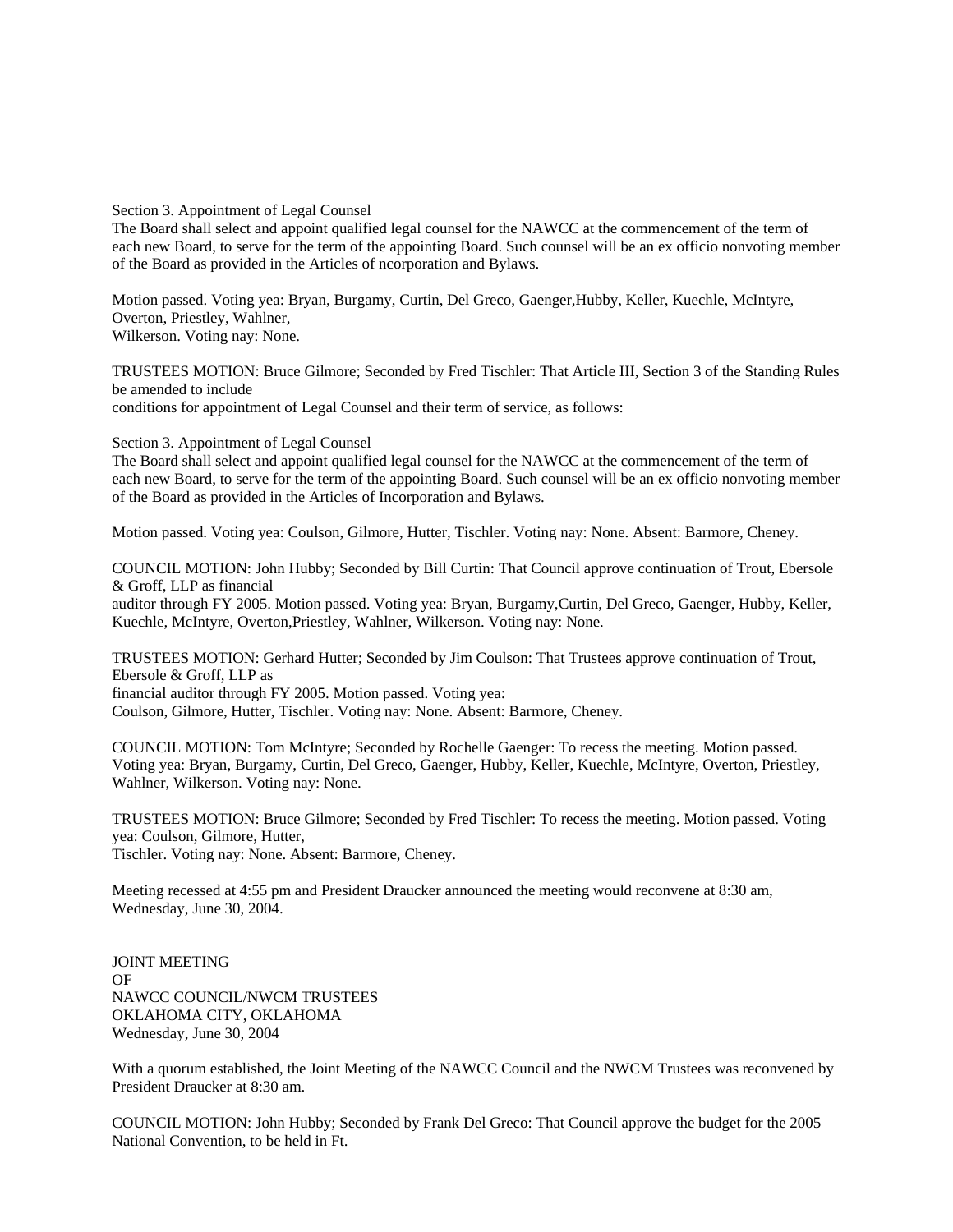Lauderdale, Florida. Motion passed. Voting yea: Bryan, Burgamy, Curtin, Del Greco, Hubby, Keller, Kuechle, McIntyre, Overton, Priestley, Wahlner, Wilkerson. Voting nay: None. Abstain: Gaenger.

TRUSTEES MOTION: Gerhard Hutter; Seconded by Jim Coulson: That Trustees approve the budget for the 2005 National Convention, to be held

in Ft. Lauderdale, Florida. Motion passed. Voting yea: Coulson, Gilmore, Hutter, Tischler. Voting nay: None. Absent: Barmore,

Cheney.

COUNCIL MOTION: John Hubby; Seconded by Rochelle Gaenger: That Council approve the preliminary budget for the 2006 National Convention, to be held in Cleveland, Ohio. Motion passed. Voting yea: Bryan, Burgamy, Curtin, Del Greco, Gaenger, Hubby, Keller, Kuechle, McIntyre, Overton, Priestley, Wahlner, Wilkerson. Voting nay: None,

TRUSTEES MOTION: Bruce Gilmore; Seconded by Gerhard Hutter: That Trustees approve the preliminary budget for the 2006 National

Convention, to be held in Cleveland, Ohio. Motion passed. Voting yea: Coulson, Gilmore, Hutter, Tischler. Voting nay: None. Absent:

Barmore, Cheney.

An Executive Session was requested to discuss Regional Conventions being required to submit confidential and complete financial statements to the Chair of the Convention Committee. Hearing no objection, President Draucker declared an Executive Session.

President Draucker reported that no action was taken in Executive Session.

COUNCIL MOTION: John Hubby; Seconded by Joe Kuechle: That Council approve the appointment of Jim Coulson as Chair of the Ethics and Code

of Conduct Task Force, and further approve appointment of Bill Bryan and Myron Mintz as members. Motion passed. Voting yea: Burgamy, Curtin, Del Greco, Gaenger, Hubby, Keller, Kuechle, McIntyre, Overton, Priestley, Wahlner, Wilkerson. Voting nay: None. Recused: Bryan.

TRUSTEES MOTION: Fred Tischler; Seconded by Bruce Gilmore: That Trustees approve the appointment of Jim Coulson as Chair of the Ethics

and Code of Conduct Task Force, and further approve appointment of Bill Bryan and Myron Mintz as members. Motion passed. Voting yea: Gilmore,Hutter, Tischler. Voting nay: None. Recused: Coulson. Absent: Barmore, Cheney.

COUNCIL MOTION: John Hubby; Seconded by Mary Ann Wahlner: That Council approve immediate initiation of the process to develop longer term

priorities for the ongoing success of the NAWCC, to include the use of outside facilitators as needed. Motion passed. Voting yea: Bryan, Burgamy, Curtin, Del Greco, Draucker, Gaenger, Hubby, Keller, Kuechle, McIntyre, Overton, Priestley, Wahlner, Wilkerson. Voting nay: None.

TRUSTEES MOTION: Jim Coulson; Seconded by Fred Tischler: That Trustees approve immediate initiation of the process to develop longer

term priorities for the ongoing success of the NAWCC, to include the use of outside facilitators as needed. Motion passed. Voting yea: Brotherton, Coulson, Gilmore, Hutter, Tischler. Voting nay: None. Absent: Barmore, Cheney.

COUNCIL MOTION: John Hubby; Seconded by Mary Ann Wahlner: That Council receive the report of the Executive Director with regard to management and reporting of Restricted Funds. Motion passed. Voting yea: Bryan, Burgamy, Curtin, Del Greco, Gaenger, Hubby, Keller, Kuechle, McIntyre, Overton, Priestley, Wahlner. Voting nay: None. Abstain: Wilkerson.

TRUSTEES MOTION: Bruce Gilmore; Seconded by Jim Coulson: That Trustees receive the report of the Executive Director with regard to management and reporting of Restricted Funds. Motion passed. Voting yea: Coulson,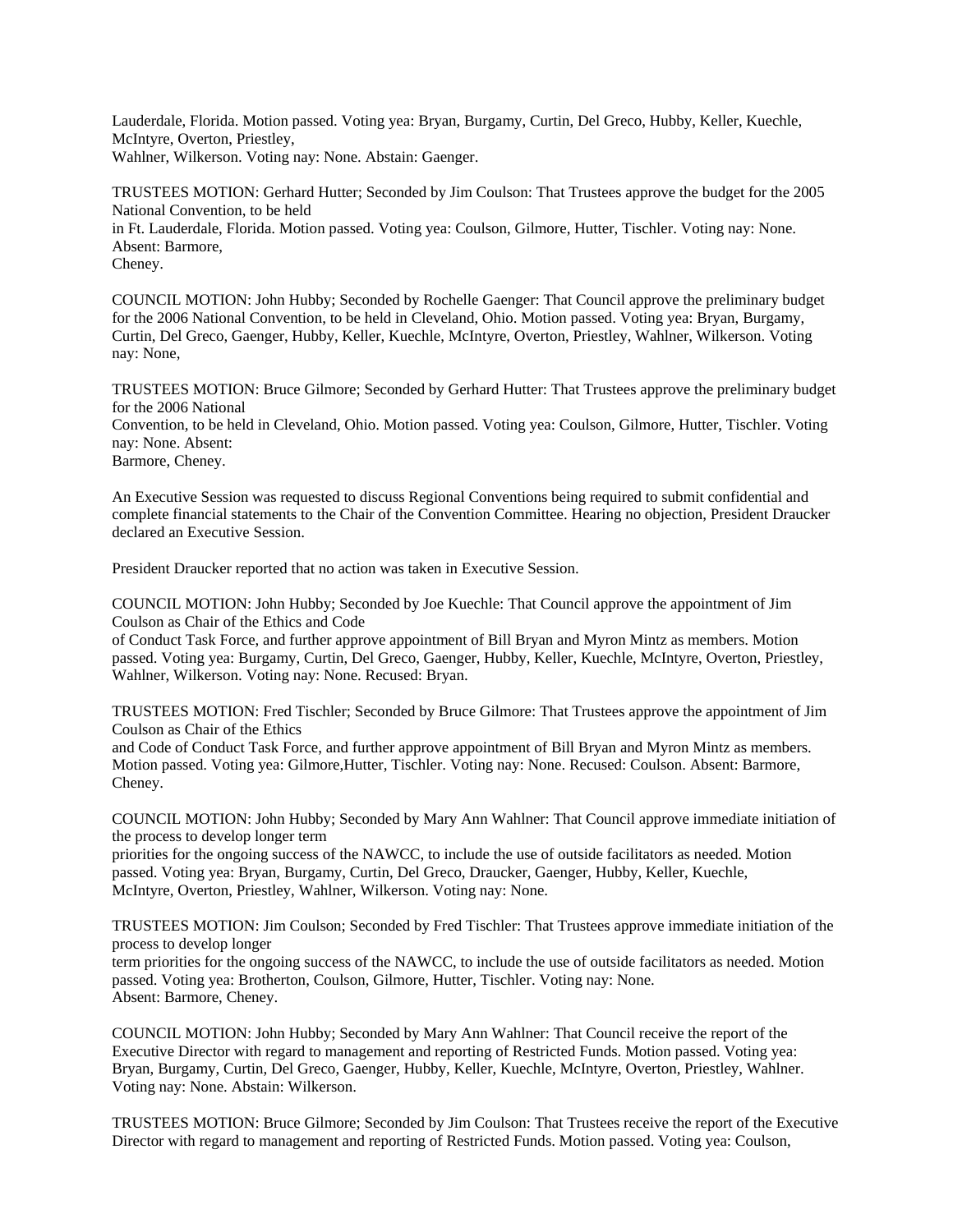Gilmore, Hutter, Tischler. Voting nay: None. Absent: Barmore, Cheney.

COUNCIL MOTION: John Hubby; Seconded by Frank Del Greco: That Council grant the Executive Director authority to develop a comprehensive

membership program for the NAWCC, to be implemented as appropriate on Council approval.

TRUSTEES MOTION: Bruce Gilmore; Seconded by Gerhard Hutter: That Trustees grant the Executive Director authority to develop a

comprehensive membership program for the NAWCC, to be implemented as appropriate on Council approval.

COUNCIL MOTION: Frank Del Greco; Seconded by Bill Curtin: To amend the previous motion to now read: That Council grant the Executive Director authority to develop comprehensive membership program options including other annualized services available to the public. The purpose shall be to develop options that provide better choices and service to our

members and the public alike. Motion passed. Voting yea: Bryan,Burgamy, Curtin, Del Greco, Gaenger, Hubby, Keller, Kuechle, McIntyre,

Overton, Priestley, Wahlner, Wilkerson. Voting nay: None.

TRUSTEES MOTION: Jim Coulson; Seconded by Gerhard Hutter: To amend the previous motion to now read: That Trustees grant the Executive Director authority to develop comprehensive membership program options including other annualized services available to the public. The purpose shall be to develop options that provide better choices and service to our

members and the public alike. Motion passed. Voting yea: Coulson, Gilmore, Hutter, Tischler. Voting nay: None. Absent: Barmore, Cheney.

VOTING ON COUNCIL MOTION AS AMENDED: Motion passed. Voting yea: Bryan, Burgamy, Curtin, Del Greco, Gaenger, Hubby, Keller, Kuechle, McIntyre,Overton, Priestley, Wahlner, Wilkerson. Voting nay: None.

VOTING ON TRUSTEES MOTION AS AMENDED: Motion passed. Voting yea: Coulson, Gilmore, Hutter, Tischler. Voting nay: None. Absent: Barmore, Cheney.

COUNCIL MOTION: Mary Ann Wahlner; Seconded by Rochelle Gaenger: That Council approve a change in name of the Alarm Clock Chapter No. 178 to be known as The Howard Banta Alarm Clock Chapter No. 178. Motion passed. Voting yea: Bryan, Burgamy, Curtin, Del Greco, Gaenger, Hubby, McIntyre, Overton, Priestley, Wahlner, Wilkerson. Voting nay: Keller, Kuechle.

TRUSTEES MOTION: Gerhard Hutter; Seconded by Bruce Gilmore: That Trustees approve a change in name of the Alarm Clock Chapter No. 178 to

be known as The Howard Banta Alarm Clock Chapter No. 178. Motion passed. Voting yea: Coulson, Gilmore, Hutter, Tischler. Voting nay:

None. Absent: Barmore, Cheney.

COUNCIL MOTION: Hugh Overton; Seconded by Rochelle Gaenger: That Council approve the formation of a new chapter, to be named "The Coulee Region Chapter", and to issue a chapter number and charter. Motion passed: Voting yea: Bryan, Burgamy, Curtin, Del Greco, Gaenger, Hubby, Keller, Kuechle, McIntyre, Overton, Priestley, Wahlner, Wilkerson.

Voting nay: None.

TRUSTEES MOTION: Gerhard Hutter; Seconded by Fred Tischler: That Trustees approve the formation of a new chapter, to be named "The Coulee Region Chapter", and to issue a chapter number and charter. Motion passed: Voting yea: Coulson, Gilmore, Hutter, Tischler. Voting nay: None. Absent: Barmore, Cheney.

COUNCIL MOTION: Bill Keller; Seconded by Joe Kuechle: That Council recall the charter for Wolverine Chapter No. 152, as the Chapter is now

moribund and ex-Officers and members of the Chapter have shown no interest in its rejuvenation. It is further moved that the Council authorize Western Michigan Chapter No. 101 to solicit ex-members of Chapter No. 152 who